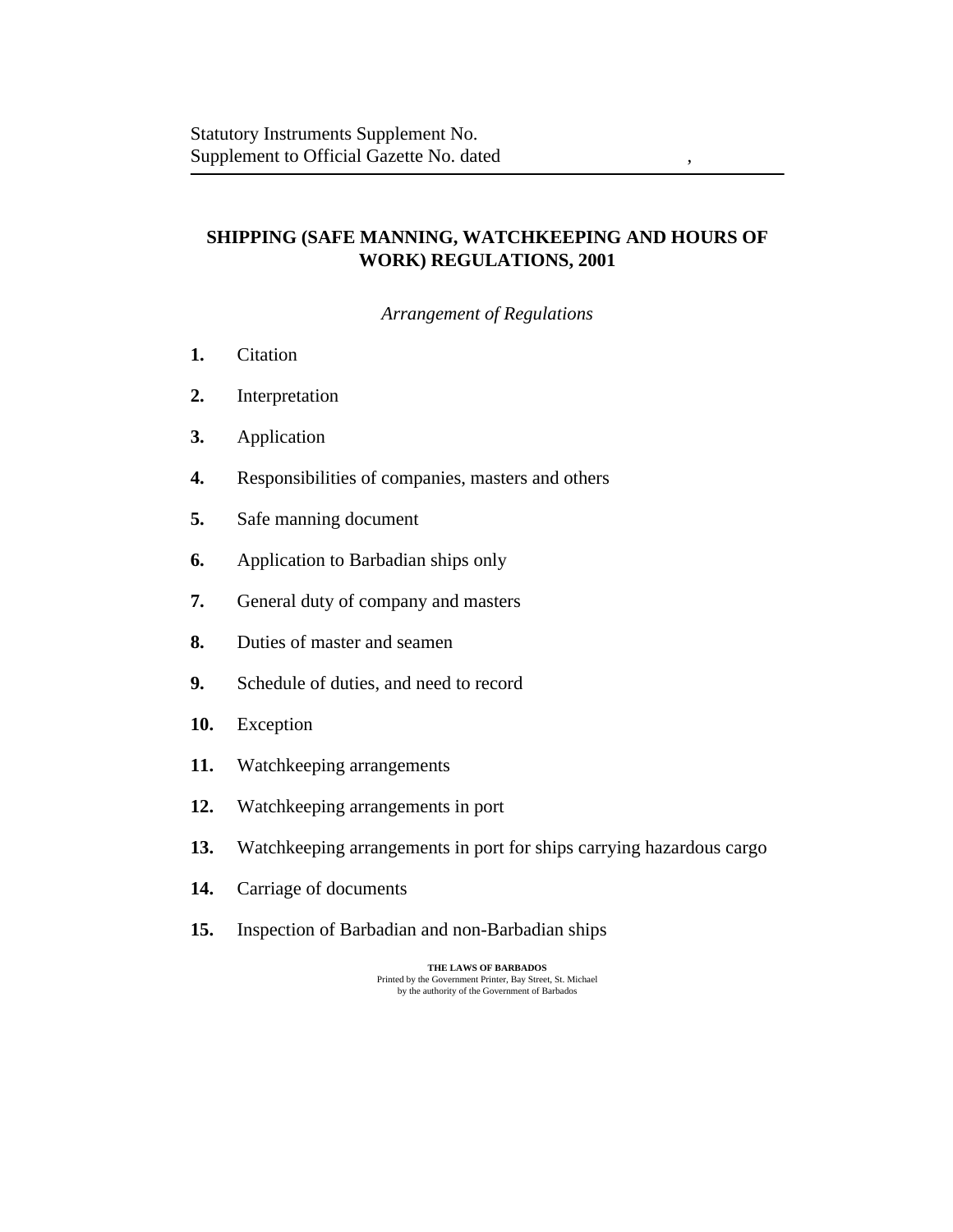- [Power to detain](#page-13-0) **16.**
- **[Offences](#page-13-0) 17.**
- [Exemptions](#page-14-0) **18.**
- Repeal*[\[repealed\]](#page-14-0)* **19.**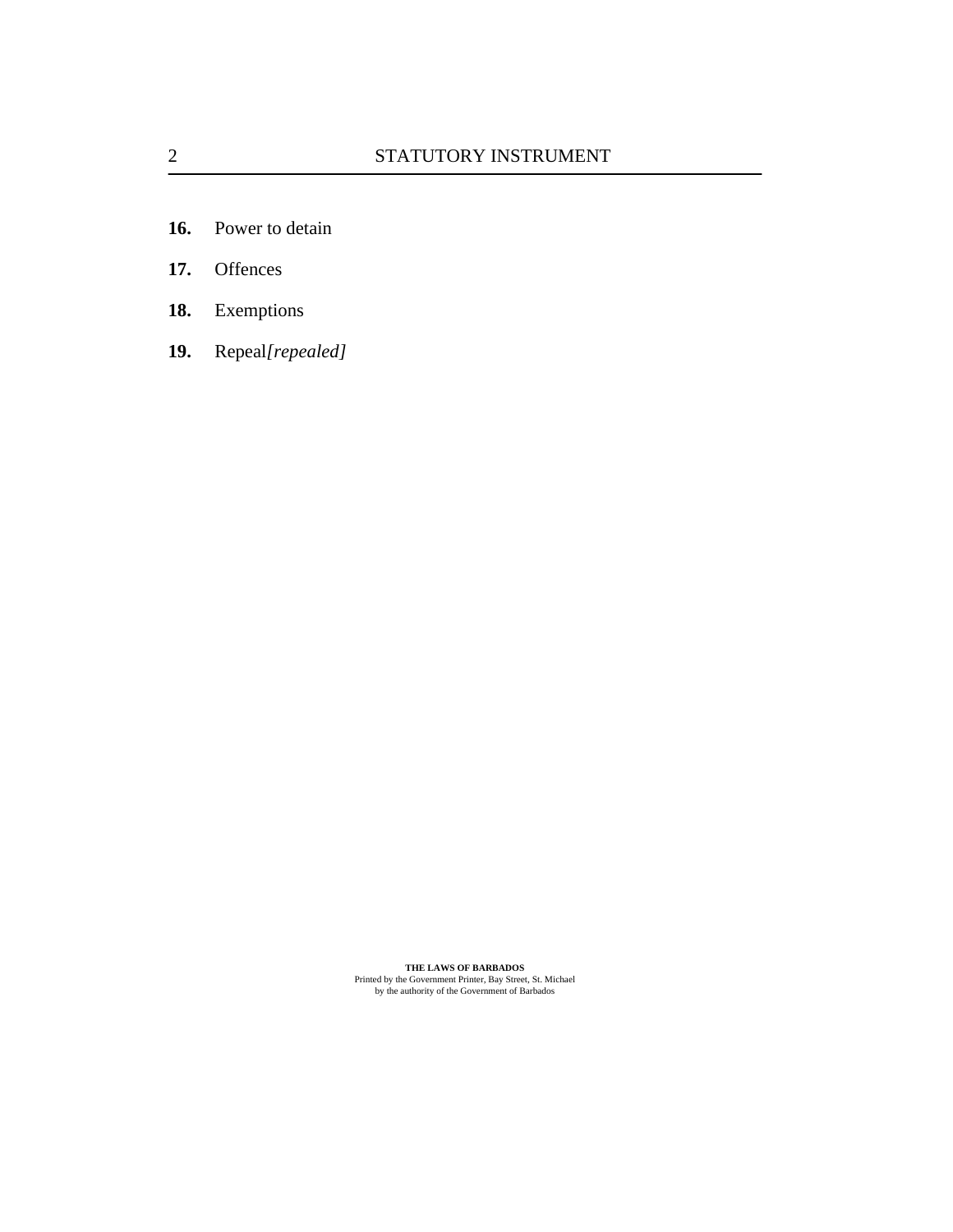## <span id="page-2-0"></span>**S.I. 2001 No. 44**

#### Shipping

## CAP. 296

## **SHIPPING (SAFE MANNING, WATCHKEEPING AND HOURS OF WORK) REGULATIONS, 2001**

These Regulations were made on 26th April, 2001 by the Minister under sections 313 and 349 of the *Shipping Act*. **Authority :**

**Commencement:** 26th April, 2001.

#### **Citation**

These Regulations may be cited as the *Shipping (Safe Manning, Watchkeeping and Hours of Work) Regulations, 2001*. **1.**

#### **Interpretation**

In these Regulations, **2.**(1)

- "authorised person" means a person authorised by the Minister for the purposes of these Regulations;
- "Barbadian ship" means a vessel registered under Part I of the Act and entitled to fly the flag of Barbados;
- "company" includes an individual, and in relation to a ship means the owner of the ship or any other organisation or person, such as the manager or bareboat charterer, who has assumed the responsibility for the operation of the ship from the owner and who, on assuming such responsibility, has agreed to take over all the duties and responsibilities imposed on the company by the Regulations annexed to the STCW Convention;

**THE LAWS OF BARBADOS**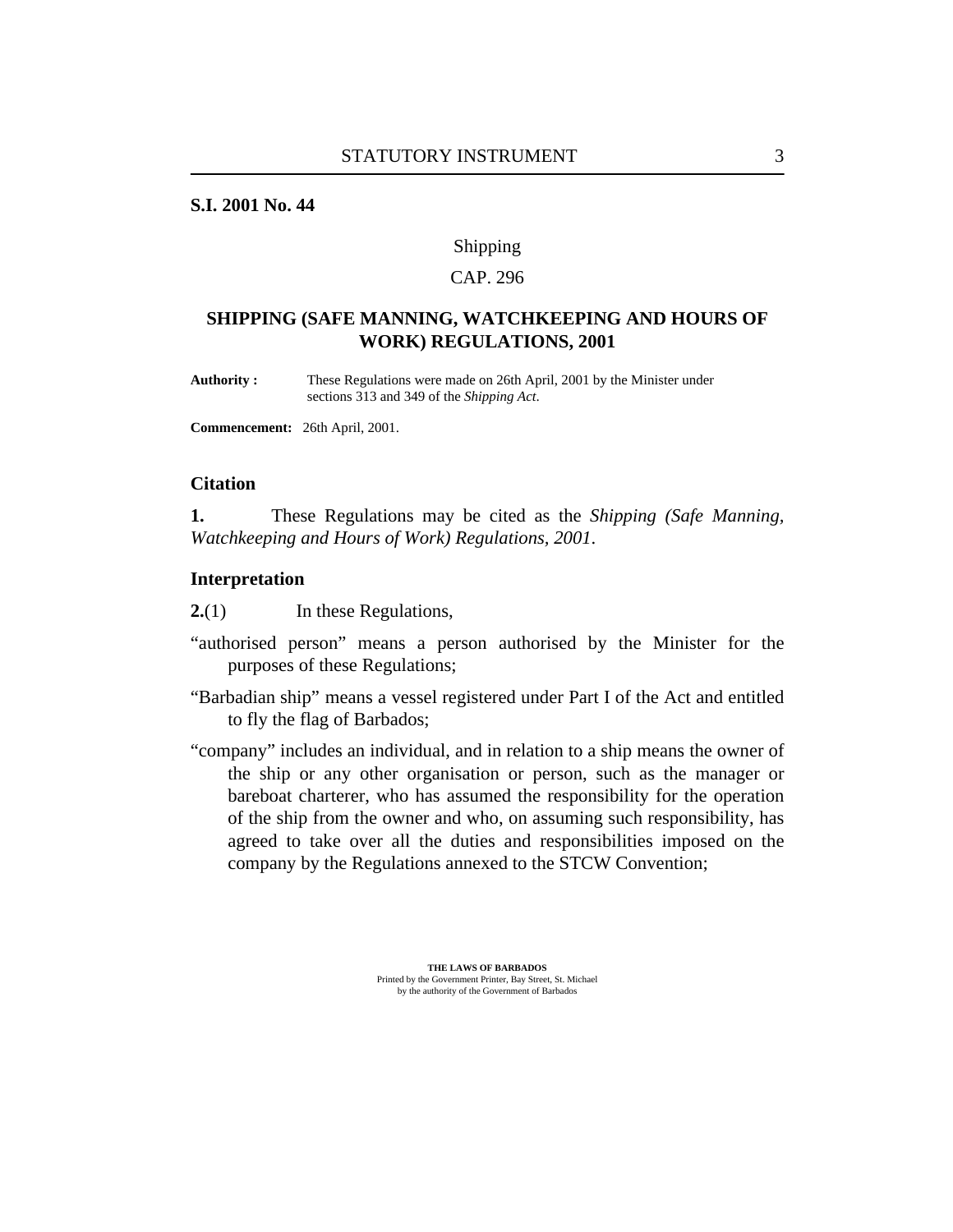- "endorsement document" means a document entitled "endorsement" attesting the recognition of a certificate under the provisions of the STCW Convention;
- "GT" means gross tons, and the gross tonnage of a ship having alternative gross tonnage shall be the larger of those tonnages; however for a ship having its tonnage determined both under Part II and regulation 6 of the *[Merchant Shipping \(Tonnage\) Regulations 1997](http://vm-lims2008:8480/en/showdoc/cr/)* (S.I. 1997 No. 1510) , its gross tonnage is that determined under [regulation 6](#page-7-0);
- "hazardous cargo" means cargo which is or may be harmful, explosive, flammable, toxic, corrosive, health-threatening or polluting to the environment;
- "Merchant Shipping Notice" means a Notice described as such and made by the Barbados Ships' Registry on the approval of the Minister responsible for Shipping;
- "safe manning document" means a document described as such and issued,
	- in the case of a Barbadian ship, by the Minister; and *(a)*
	- $(b)$  in the case of any other ship, by or on behalf of the government of the state whose flag the ship is entitled to fly;
- "sea-going" means going to sea
	- beyond the limits of inland waters; or *(a)*
	- (b) in waters closely adjacent to sheltered waters or areas where port regulations apply;
- "STCW Code" means the Seafarers' Training, Certification and Watchkeeping Code adopted by the 1995 Conference of Parties to the STCW Convention;
- "STCW Convention" means the International Convention on Standards of Training, Certification and Watchkeeping for Seafarers, 1978, as amended on 7th July, 1995.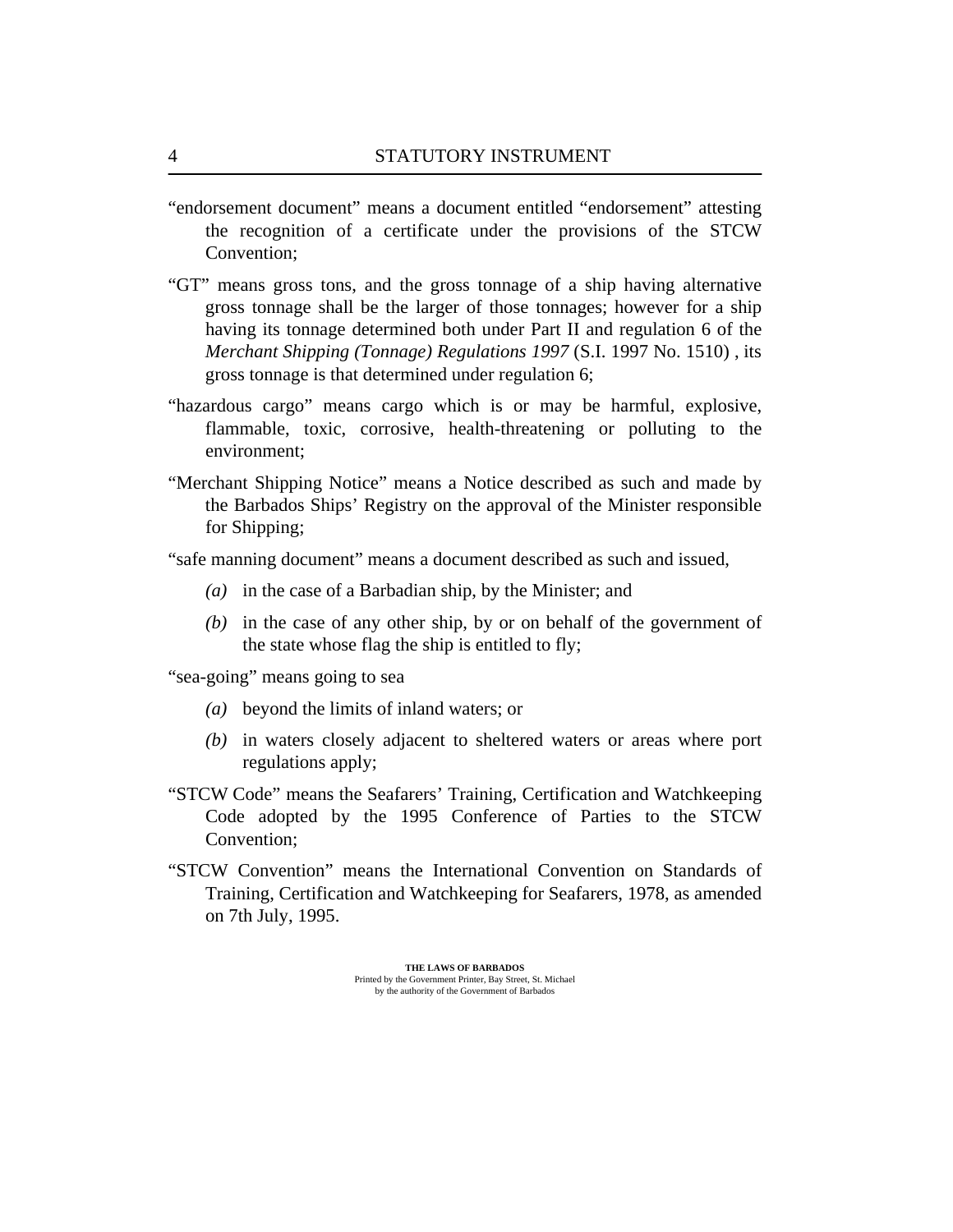<span id="page-4-0"></span>For the purpose of these Regulations, the definitions specified in Article II and Regulation 1/1 of the STCW Convention and section A-1/1 of the STCW Code shall form part of these Regulations. (2)

Any reference to the STCW Code, the STCW Convention or a particular Merchant Shipping Notice includes any amendment to that Code, Convention or Notice which the Minister considers relevant from time to time and specifies in a Merchant Shipping Notice. (3)

## **Application**

- These Regulations apply to sea-going ships which are **3.**
	- Barbadian ships, wherever they are; or *(a)*
	- (b) other ships when in the territorial waters of Barbados,

except fishing vessels and pleasure craft.

## **Responsibilities of companies, masters and others**

- This regulation only applies to Barbadian ships. **4.**(1)
- A company shall ensure that (2)
	- (a) every master and seaman assigned to any of its ships holds an appropriate national certificate issued in accordance with the STCW Convention and an endorsement document in respect of any function he is to perform on that ship; and
	- (b) documentation and data relevant to all masters and seamen employed on its ships are maintained and readily available for inspection and include, without being limited to, documentation and data on their experience, training, medical fitness and competency in assigned duties.

Nothing in paragraph (2) shall prohibit the master from directing officers and ratings to undertake any task in an emergency situation on board a ship. (3)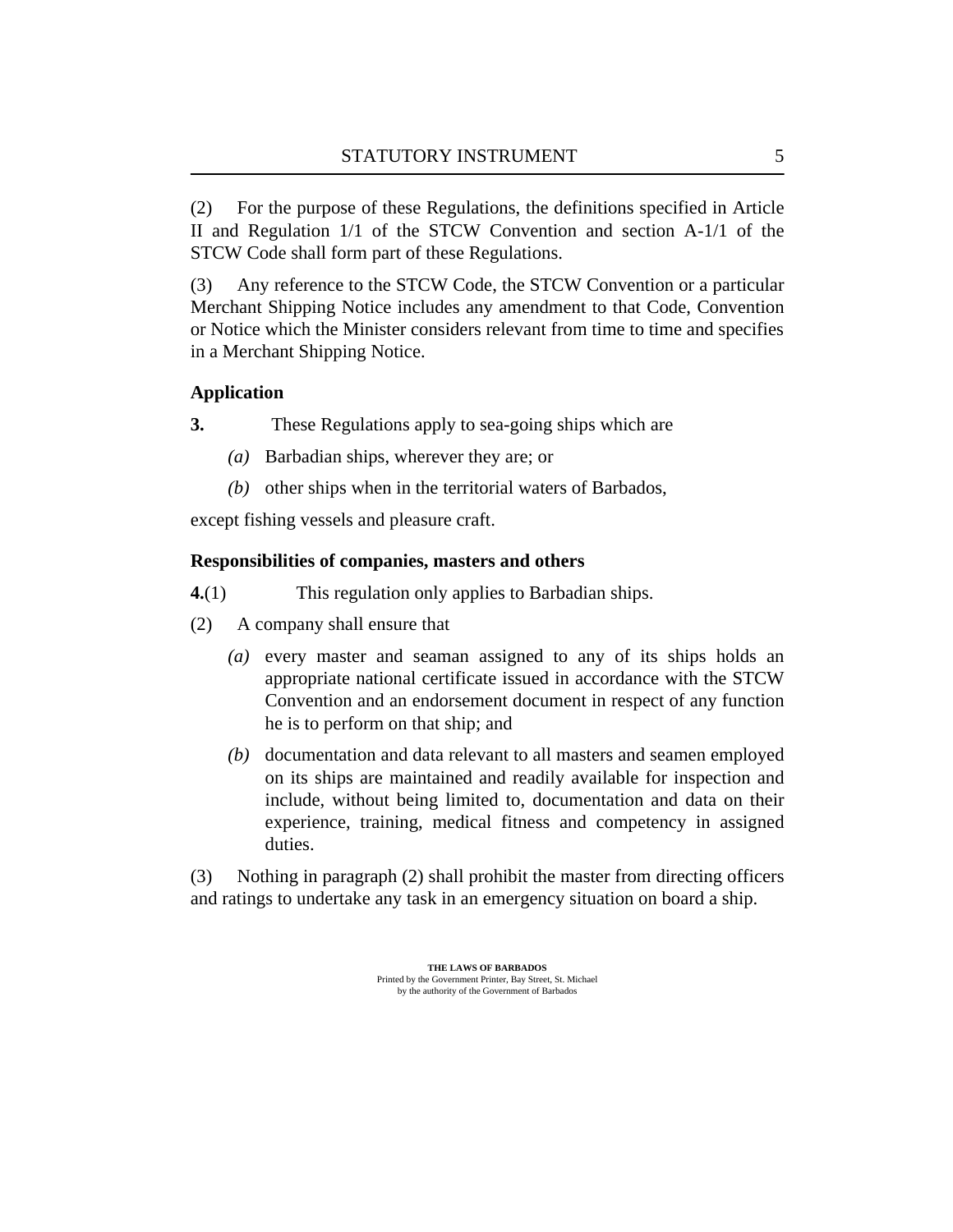<span id="page-5-0"></span>The company shall provide written instructions to the master of each of its ships setting out the policies and the procedures to be followed to ensure that all seamen who are newly employed on board the ship are given a reasonable opportunity to become familiar with the shipboard equipment, operating procedures and other arrangements needed for the proper performance of their duties, before being assigned to those duties. (4)

- The policies and procedures referred to in paragraph (4) shall include (5)
	- (a) the allocation of a reasonable period of time during which each newly employed seaman will have an opportunity to become acquainted with
		- the specific equipment the seaman will be using or operating; (i)
		- (ii) ship-specific watchkeeping, safety, environmental protection and emergency procedures and arrangements a seafarer needs to know to perform the assigned duties properly;
	- $(t)$  the allocation of a reasonable period of time during which each senior officer will have an opportunity to become acquainted with Parts II and IV of the Act, which can be gained by perusing the relevant parts of the Act, Merchant Shipping Notices and relevant Convention provisions;
	- $(c)$  the designation of a knowledgable crew member who will be responsible for ensuring that an opportunity is provided to each newly employed seaman to receive essential information in a language the seaman understands; and
	- (d) the ship's complement effectively coordinating their activities in an emergency situation and in performing functions vital to safety or to the prevention or mitigation of pollution.

It shall be the duty of any master and any member of a crew designated with an obligation under paragraph (4) to carry out that obligation. (6)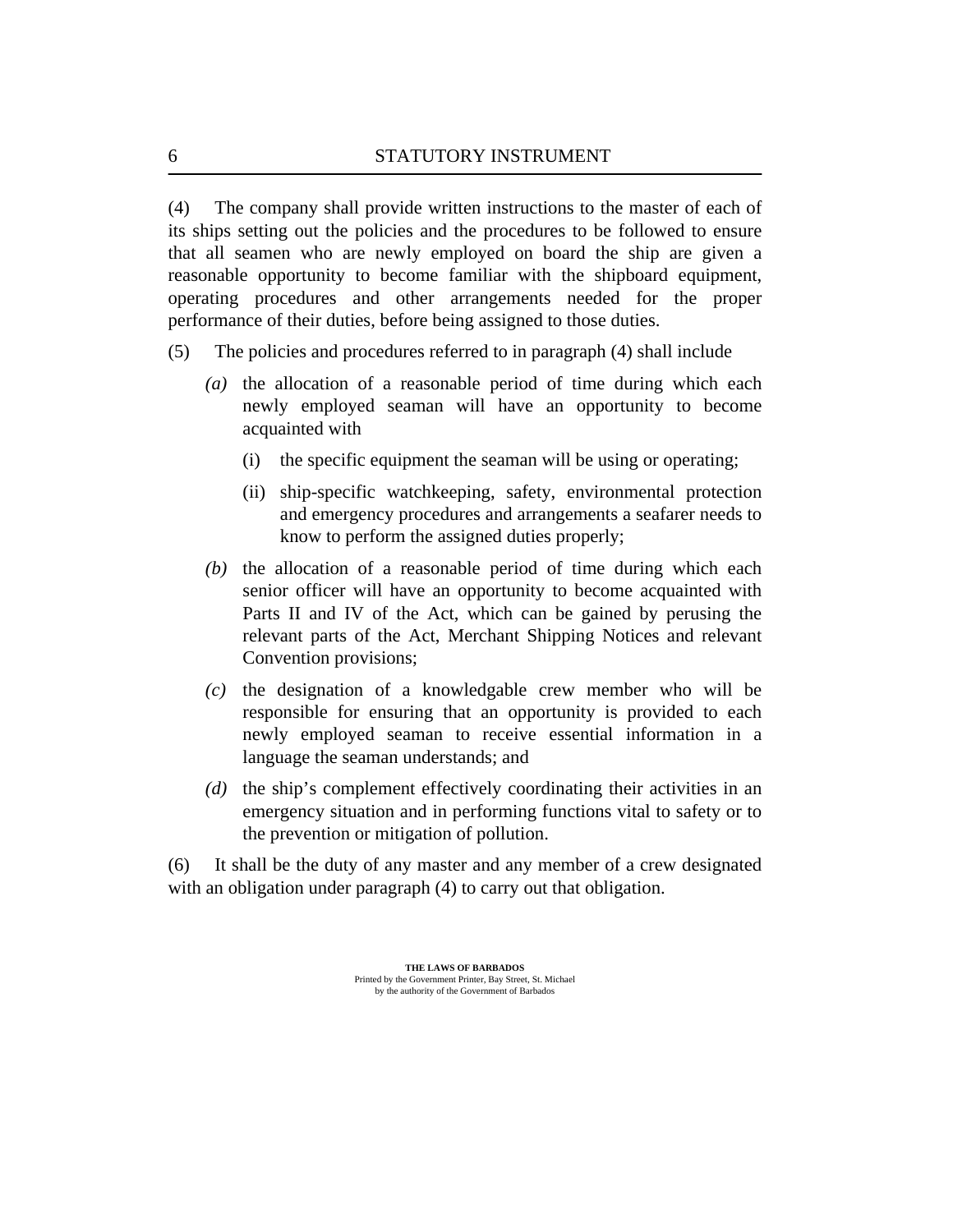## <span id="page-6-0"></span>**Safe manning document**

It shall be the duty of the company to ensure that in relation to every sea-going ship of 500 GT or more **5.**(1)

- a safe manning document is in force in respect of the ship and the *(a)* manning of the ship;
- $(b)$  the safe manning document is kept on board the ship at all times; and
- $\alpha$  the manning of the ship is maintained at all times to at least the levels specified in the safe manning document.

The master of a ship to which this regulation applies shall ensure that the ship does not proceed to sea unless there is on board a valid safe manning document issued in respect of the ship and the manning of the ship complies with that document. (2)

It shall be the duty of a company applying for a safe manning document in respect of a Barbadian ship to submit to the Barbados Ships' Registry proposals as to the numbers and grade of personnel the company considers should be carried so that the ship would be safely manned if it proceeded to sea on any intended voyages. (3)

In preparing a proposal referred to in paragraph (3) the company shall take into account any guidance issued by the Barbados Ships' Registry and the requirements of Chapter VIII of the Annex and Code A of the STCW Convention. (4)

It shall be the duty of the company after the issue of a safe manning document to inform the Barbados Ships' Registry as soon as any of the circumstances which are pertinent to that safe manning document change, for the purpose of enabling the Barbados Ships' Registry to review the document's continuing validity or approve fresh proposals from the company. (5)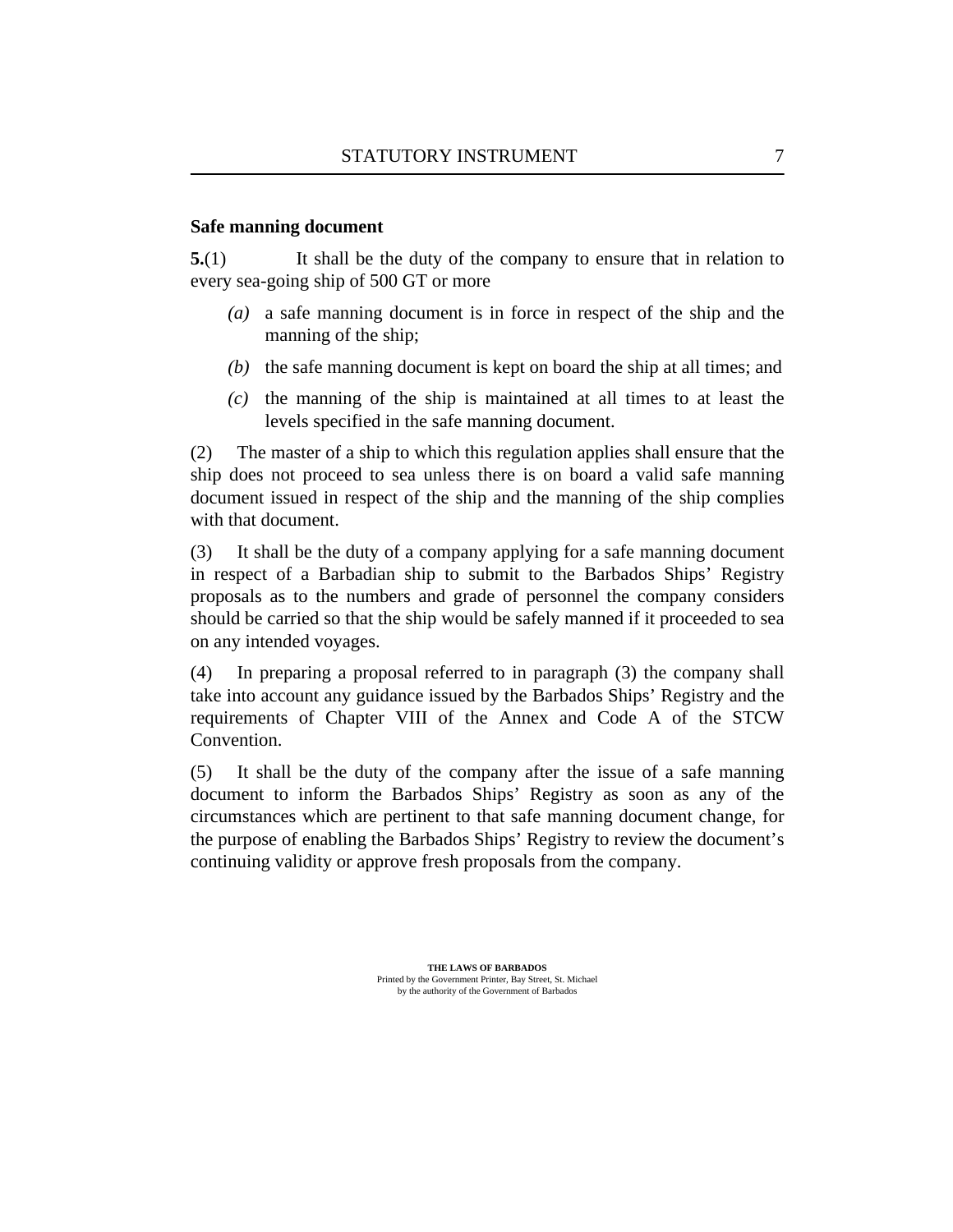### <span id="page-7-0"></span>**Application to Barbadian ships only**

Regulations 7 to [10](#page-9-0) apply to Barbadian ships only. **6.**

### **General duty of company and masters**

Subject to [regulation 10,](#page-9-0) the company shall in respect of a ship ensure that the master and seamen do not work more hours than is safe in relation to the safety of the ship and the master's and seamen's performance of their duties. **7.**

### **Duties of master and seamen**

Every master and seaman shall ensure that he is properly rested when commencing duty on a ship, and that he obtains adequate rest during periods when he is off duty. **8.**

#### **Schedule of duties, and need to record**

The company shall, after consultation with the master, produce a schedule of duties that comply with this regulation and set out the hours of work for **9.**(1)

- a master or seaman whose work includes regular watchkeeping *(a)* duties or ship handling;
- $(b)$  the ship's chief engineer, chief officer and second engineer officer,

so as to ensure that each person does not work more hours than is safe in relation to the performance of his duties and the safety of the ship.

- The schedule shall also specify (2)
	- ( $a$ ) the maximum period of continuous watchkeeping;
	- $(b)$  the minimum rest period between watches;
	- $(c)$  the total daily, weekly and monthly hours of work; and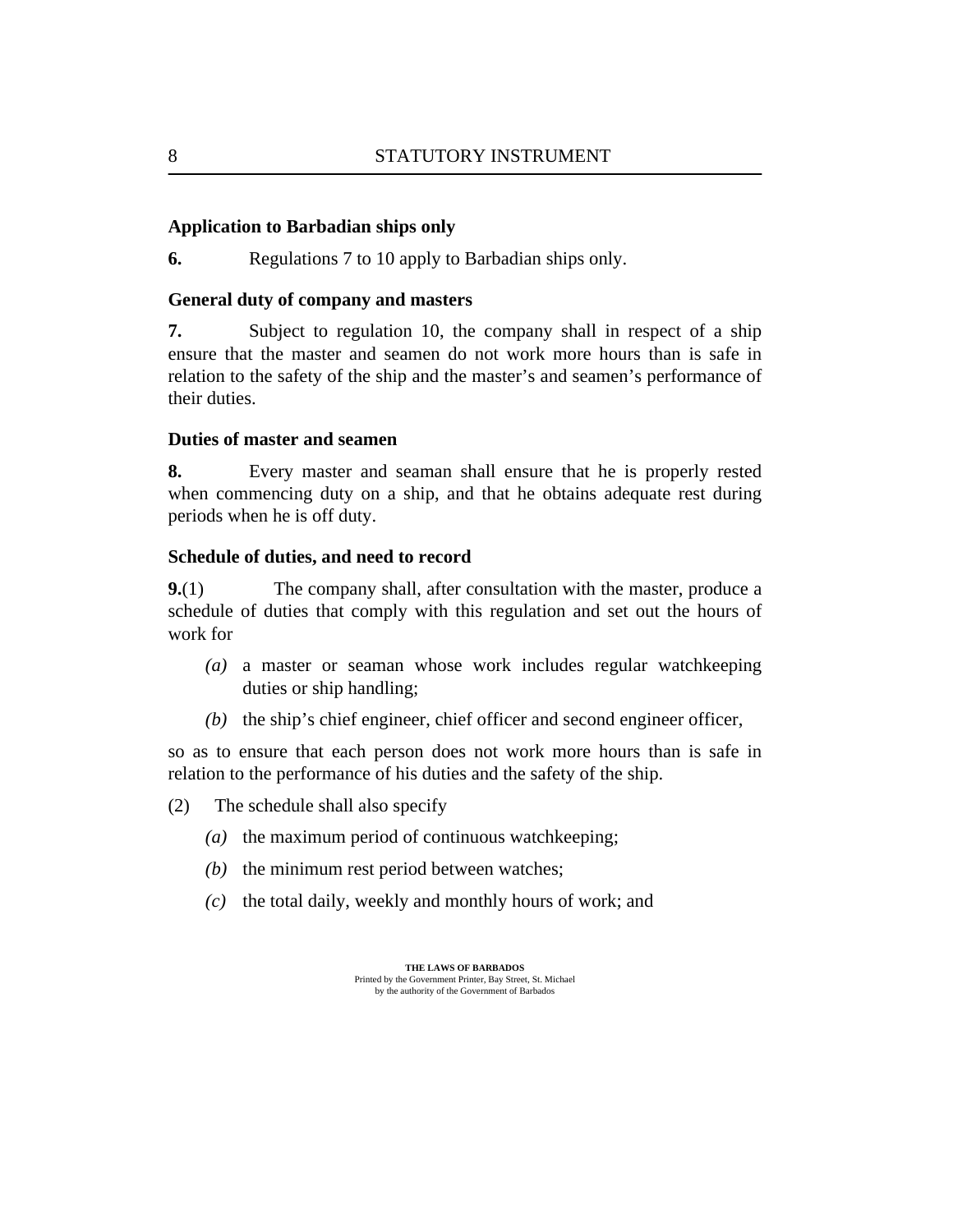<span id="page-8-0"></span>a minimum of 10 hours of rest in any 24-hour period, which may be *(d)* divided into no more than 2 periods, one of which shall be at least 6 hours in length.

Notwithstanding paragraph (2)*(d),* the minimum period of 10 hours may be reduced to not less than 6 consecutive hours on condition that any such reduction shall not extend beyond 2 days and not less than 70 hours of rest are provided in each 7-day period. (3)

The company shall in producing the schedule referred to in paragraph (2) give consideration to the category of shipping operation undertaken when arranging the hours of work for the persons referred to in paragraph (1). (4)

The schedule may be changed by the company (5)

- (a) after consultation with the master; and
- (b) where the changes relate to the matters set out in paragraphs  $(1)$ ,  $(2)$ and (3).

The schedule shall be prominently displayed in the crew accommodation, for the information of all seamen. (6)

The master shall ensure that the hours of work specified in a schedule are not exceeded. (7)

- The company and the master of the ship shall ensure that (8)
	- a copy of the schedule; and *(a)*
	- a record of all deviations from the schedule *(b)*

are preserved for 5 years from the date the schedule was introduced, and that the schedule may be inspected by an inspector pursuant to section 197 of the Act.

Where during the 5-year period referred to in paragraph (8) the company is no longer responsible for the ship, copies of the schedule and of the record shall remain the responsibility of the company. (9)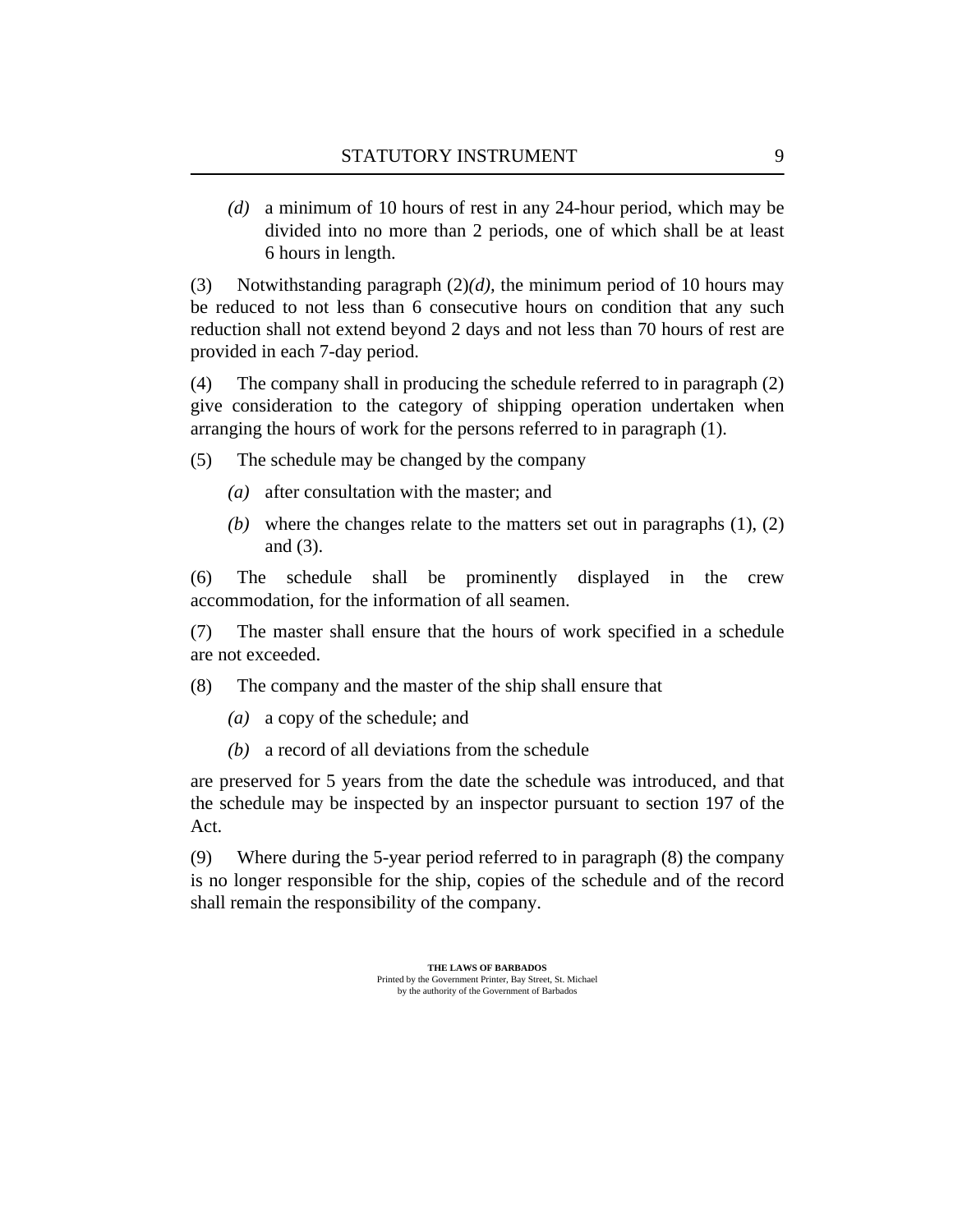### <span id="page-9-0"></span>**Exception**

In the case of an emergency or drill or in other overriding operational conditions on board a ship the requirements for rest periods specified in [regulation 9\(2\)](#page-8-0)*(d)* need not be complied with. **10.**(1)

Notwithstanding paragraph (1), a master of a ship or a seaman may participate in (2)

- (a) a navigational watch;
- an engine room watch; or *(b)*
- a machinery watch, *(c)*

although the master or seaman has not had the rest periods provided by the schedule pursuant to [regulation 9](#page-7-0).

The master may exceed, and a seaman may be required to exceed, the schedule work or duty period when in the opinion of the master (3)

- an emergency threatens *(a)*
	- (i) the safety of the ship or the life of any person on board the ship; or
	- (ii) the safety of the environment; or
- $(b)$  the ship is employed
	- (i) in the service of the Defence Force at a time when the ship is operating in direct support of Her Majesty's armed forces; or
	- (ii) in direct support of the forces of any foreign power to which Barbados is bound by any Treaty to provide operational support.

Where the master or a seaman has worked within a rest period provided by the schedule, the name of the master or seaman shall be entered in the (4)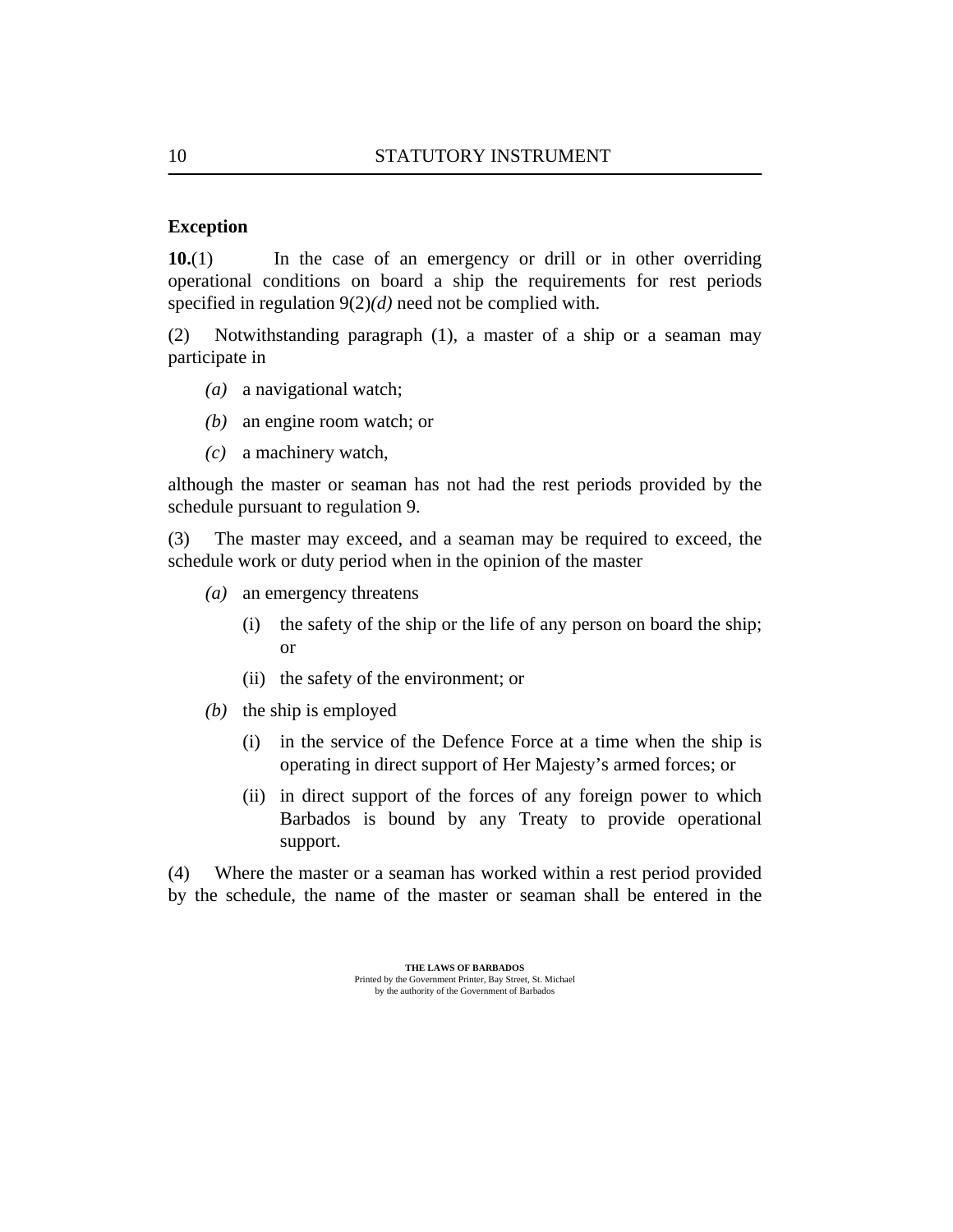<span id="page-10-0"></span>record required to be maintained by [regulation 9\(8\)](#page-8-0), together with the reason why the master or seaman worked.

## **Watchkeeping arrangements**

The master of any ship shall ensure that the watchkeeping arrangements for the ship are at all times adequate for maintaining safe navigational and engineering watches, having regard to Chapter VIII of the Annex and Code A of the STCW Convention. **11.**(1)

Without prejudice to the duties of the master provided in paragraph (1), the master shall give directions to the deck watchkeeping officers responsible for navigating the ship safely during their periods of duty, in accordance with Part 3-1 of section A-VIII/2 of the STCW Code. (2)

- The chief engineer officer of any ship shall (3)
	- (a) ensure that the engineering watchkeeping arrangements for the ship are at all times adequate for maintaining a safe watch, in accordance with Part 3-2 of section A-VIII/2 of the STCW Code; and
	- when deciding the composition of the watch, observe the principles *(b)* set out in Part 3-2 of that section.

## **Watchkeeping arrangements in port**

The master of any ship which is safely moored or safely at anchor under normal circumstances in port shall arrange for a watch to be maintained in accordance with Part 4 of section A-VIII/2 of the STCW Code, for the purposes of safety. **12.**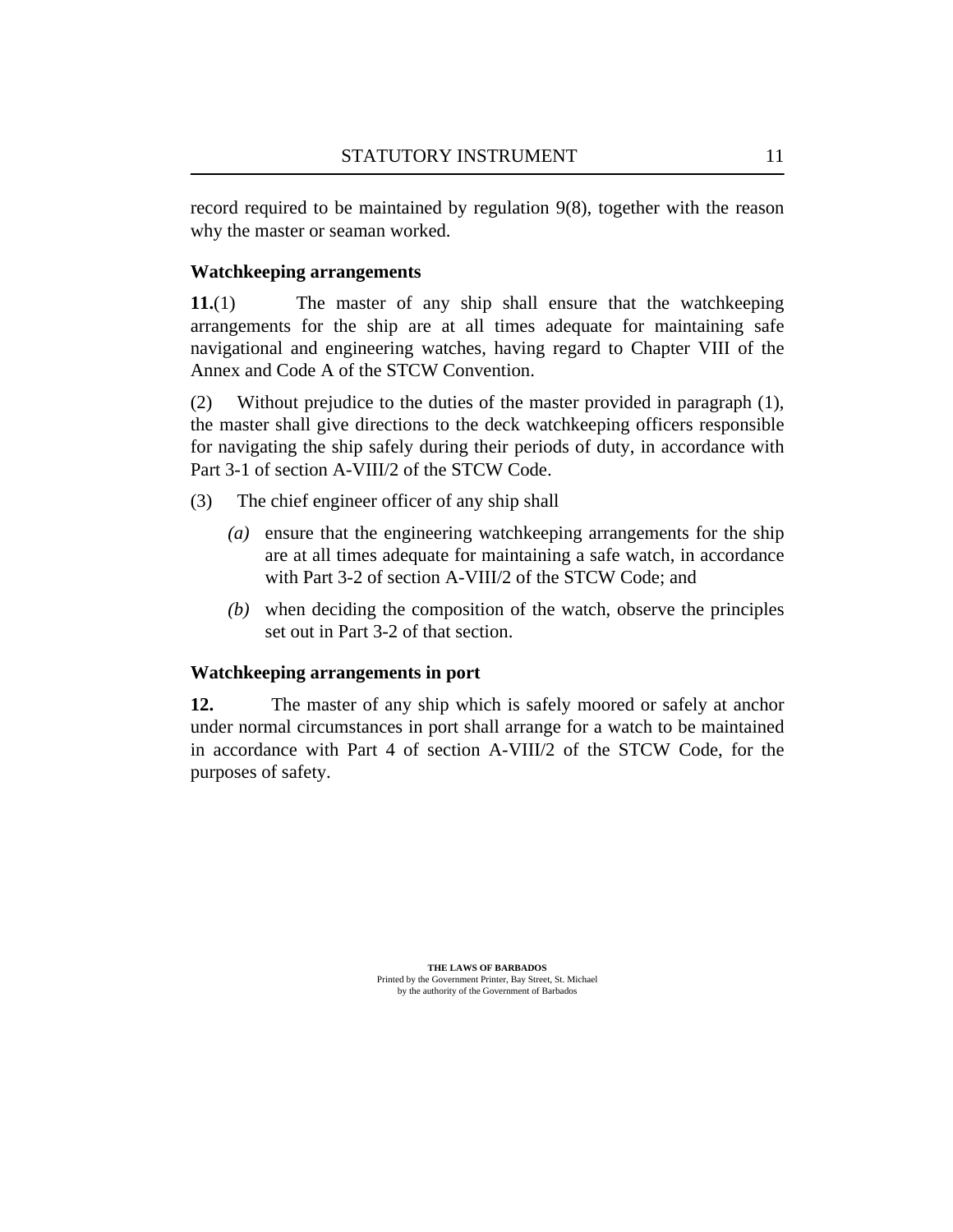## <span id="page-11-0"></span>**Watchkeeping arrangements in port for ships carrying hazardous cargo**

The master of any ship which is carrying hazardous cargo and which is in port, even when safely moored or safely at anchor, shall, in addition to any watchkeeping arrangements required under [regulation 12](#page-10-0), **13.**

- (a) ensure that a safe deck watch and safe engineering watch are maintained by the ready availability on board of a duly qualified officer or officers and, where appropriate, ratings, where the ship is carrying hazardous cargo in bulk; and
- (b) ensure that in organising safe watchkeeping arrangements the master takes account of the nature, quantity, packing and stowage of the hazardous cargo and of any special conditions on board, afloat and ashore, where the ship is carrying hazardous cargo other than in bulk.

### **Carriage of documents**

Without prejudice to [regulation 4](#page-4-0), the company and the master shall ensure that all original certificates and other documents issued pursuant to the STCW Convention indicating the qualifications of any member of the crew to perform functions which they are required to perform aboard the ship in the course of their designated duties are carried at all times on board the ship. **14.**

### **Inspection of Barbadian and non-Barbadian ships**

- An authorised person may inspect any ship for the purpose of **15.**(1)
	- (a) verifying that the master and all seamen serving on board hold valid appropriate certificates or valid dispensations and provide documentary proof that an application for an endorsement document has been forwarded to the Barbados Ships' Registry;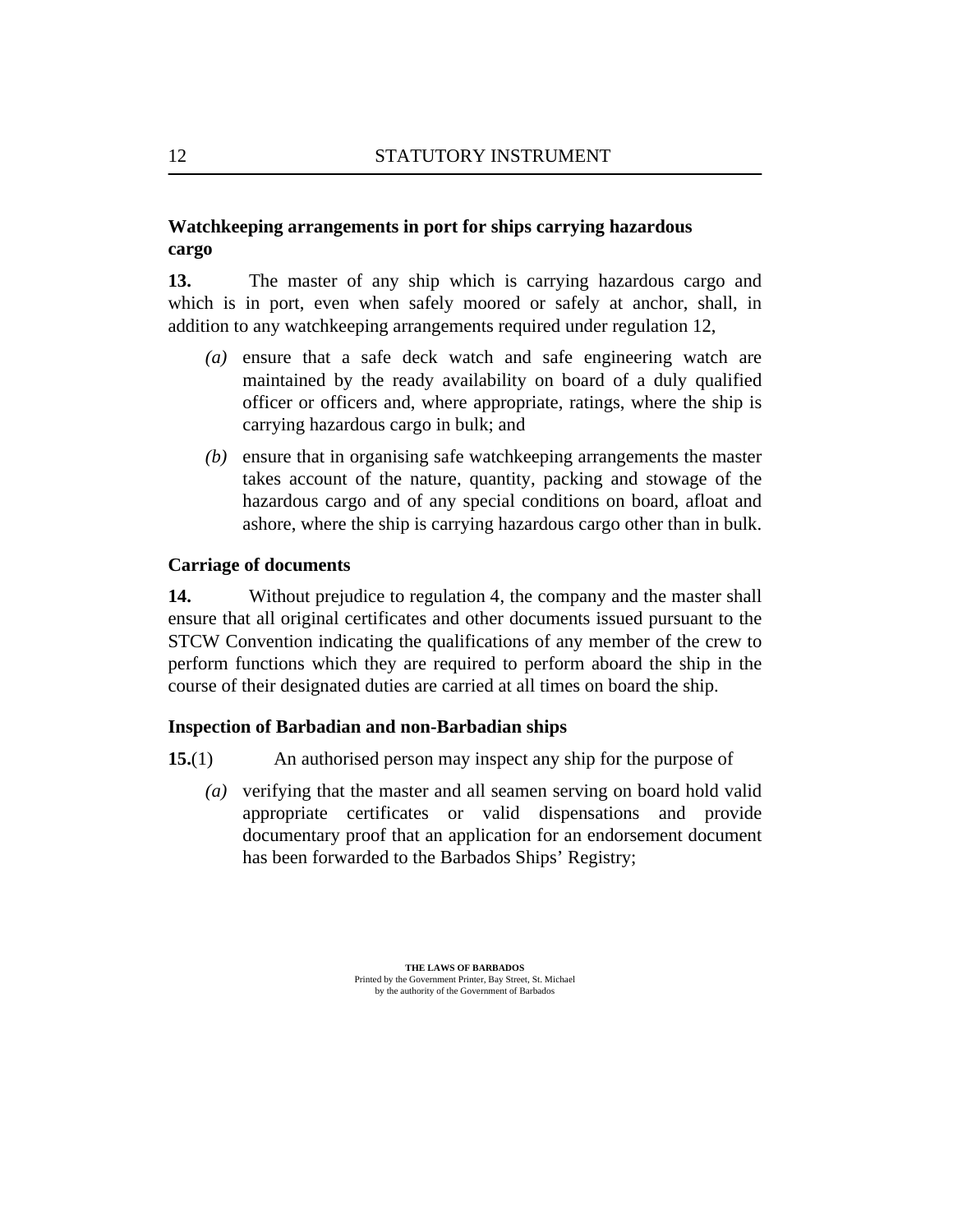- <span id="page-12-0"></span>(b) verifying that the numbers of seamen and the number of certificates on board correspond with the applicable safe manning documents required in [regulation 5](#page-6-0);
- assessing the ability of the master or a seaman on the ship to *(c)* maintain the watchkeeping standards required by the STCW Convention where there are grounds for believing that such standards are not being maintained because
	- the ship has been involved in a collision, grounding or stranding; (i)
	- (ii) there has been an unlawful discharge of a substance from the ship when underway, at anchor or at berth;
	- (iii) the ship has been manoeuvered in an erratic or unsafe manner, or navigational course markers or traffic separation schemes have not been followed; or
	- (iv) the ship has otherwise been operated in such a manner as to pose a danger to persons, property or the environment.

Where an authorised person finds on inspection any deficiency of a kind specified in paragraph (3), that person shall notify the master of the ship in writing and, in the case of a ship registered outside Barbados, while in a port in Barbados or in the approaches to that port, the nearest maritime, consular, or diplomatic representative of the flag state. (2)

- The deficiencies referred to in paragraph (2) are (3)
	- a failure of the master or any seaman *(a)*
		- (i) to hold a certificate;
		- (ii) to have an appropriate certificate;
		- (iii) to have a valid dispensation;
		- (iv) to provide documentary proof that an application for an endorsement document has been submitted to the Barbados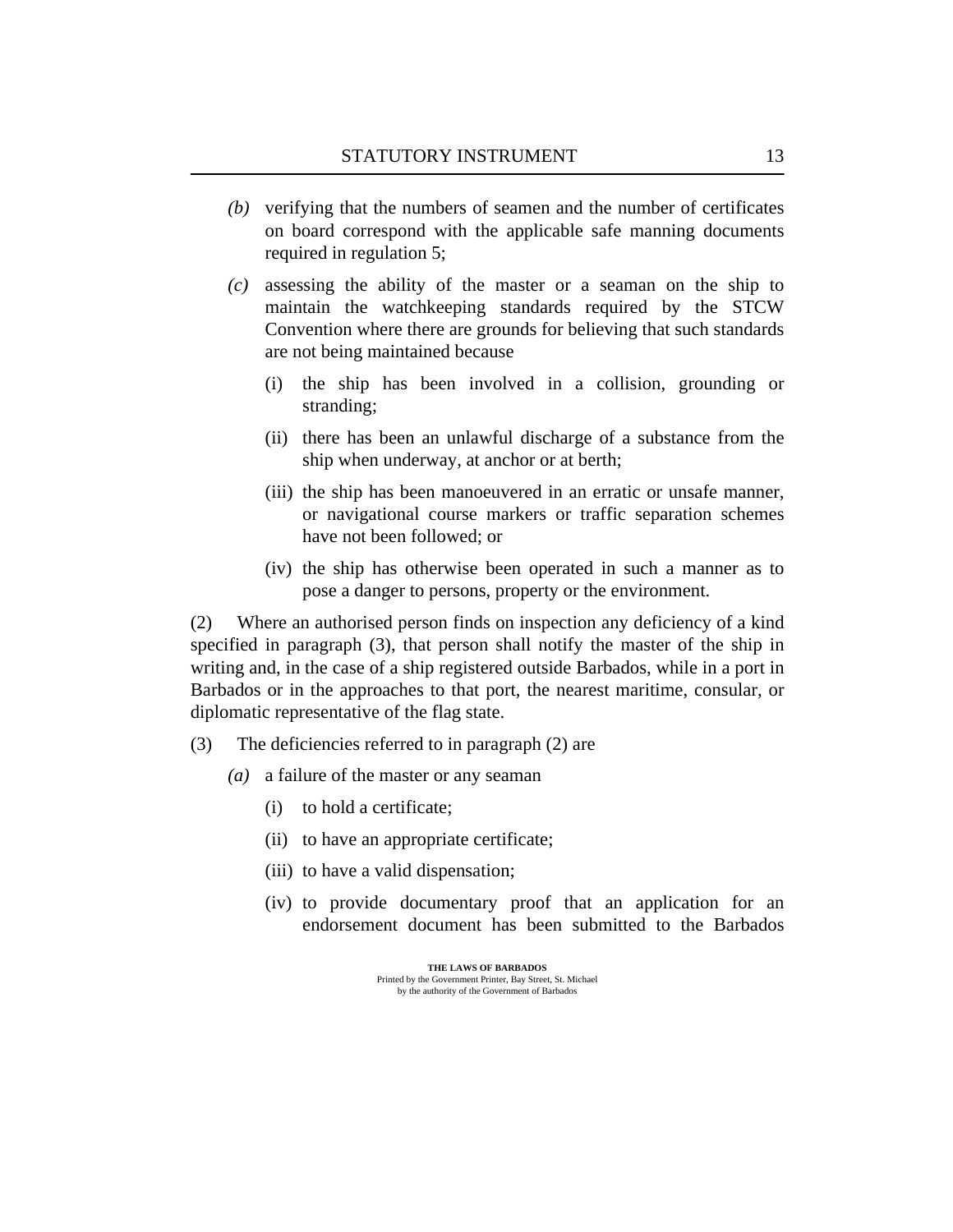<span id="page-13-0"></span>Ships' Registry in accordance with paragraph 5 of regulation 1/10 of the STCW Convention, or

- (v) to comply with the safe manning document;
- a failure of navigational or engineering watch arrangements to *(b)* conform to the requirements specified for the ship by the competent authority of the country in which the ship is registered;
- an absence on a watch of a person qualified to operate equipment *(c)* essential to safe navigation, safety radio communications or the prevention of marine pollution; or
- an inability of the master to provide adequately rested persons for the *(d)* first watch at the commencement of a voyage and for subsequent relieving watches.

### **Power to detain**

Where the master of a Barbadian ship contravenes any of these Regulations, the ship may be detained and section 330 of the Act shall apply. **16.**(1)

Where the master of a ship that is not a Barbadian ship but which is in the territorial waters of Barbados contravenes [regulation 15\(3\)](#page-12-0) and the master, after receiving notification pursuant to [regulation 15\(2\)](#page-12-0), fails to correct the deficiency resulting in danger to persons, property or the environment, the ship may be detained and section 330 of the Act shall apply. (2)

## **Offences**

A company that contravenes regulation  $4(2)$  or  $(4)$ ,  $5(1)$  or  $(3)$ , [9](#page-7-0) or [14](#page-11-0) is guilty of an offence and is liable on summary conviction to a fine of \$50 000 or to imprisonment for a term of 6 months or to both. **17.**(1)

A master of a ship who contravenes [regulation 4\(6\),](#page-5-0) [5\(2\)](#page-6-0), [11\(1\)](#page-10-0) or [\(2\),](#page-10-0) [12,](#page-10-0) [13,](#page-11-0) or [14](#page-11-0) is guilty of an offence and is liable on summary conviction to a fine of \$50 000 or to imprisonment for a term of 6 months or to both. (2)